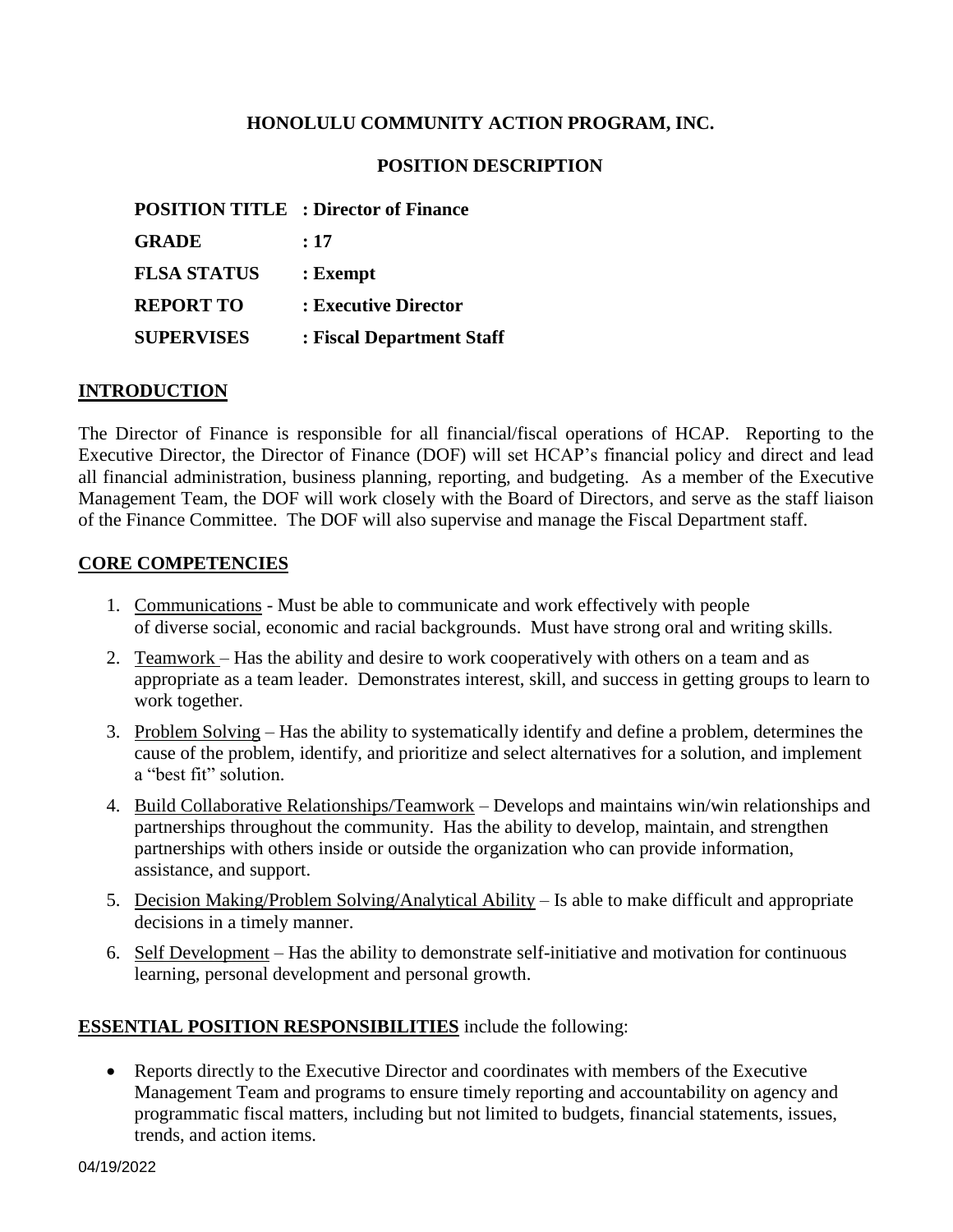- Maintains the integrity of HCAP's budget systems, payroll systems, insurance programs, and taxation functions.
- Meets with HCAP Board of Directors, Finance Committee, and Policy Council on financial policies, and fiscal issues, including budget approval, as requested.
- Coordinates all audit activities.
- Reviews, maintains and updates agency's fiscal policies and procedures.
- Serves as the agency's Procurement Officer to ensure all agency purchases of goods and services follow HCAP's policies and procedures, along with all applicable federal, state and local government rules and regulations.
- Ensures that agency's assets and corporate credit cards are properly safeguarded.
- Oversees budget process, and the implementation of budgets, so as to monitor progress and present operational metrics both internally and externally.
- Provides timely and accurate analysis of budgets, financial reports and financial trends in order to assist the Executive Director and the Board and other Senior Executives in decision making. Provides monthly financial reports and analysis for Executive Director and governing boards.
- Coordinates with HCAP Board of Directors' Audit Committee on selection of an independent firm to conduct financial and single audits of the agency.
- Provides training in the budgeting process through education of department managers and others on financial issues impacting their budgets.
- Ensures that the finance staff maintains financial record systems in accordance with Generally Accepted Accounting Principles and monitors the use of all funds.
- Ensures Fiscal Department has an adequate system of internal controls to prevent, detect and deter fraud and errors and/or omissions.
- Keeps up-to-date on regulations and technology affecting functional area(s) to increase innovation and ensure compliance.
- Ensures compliance with all federal, state, county laws, Uniform Guidance, OMB regulations, audit requirements, financial reporting, financial policies and accounting procedures. Ensures the Agency complies with all relevant tax laws and files tax returns pertinent to the agency.
- Reviews and assists in the negotiation and completion of administrative and fiscal contracts.
- Reviews programmatic reports to ensure accuracy and completion of all relevant performance measurements.
- Hires, trains, develops, and appraises staff effectively. Takes corrective action as necessary on a timely basis and in accordance with company policy. Consults with Human Resources as appropriate.
- Other duties as assigned.

# **MINIMUM QUALIFICATIONS**

To perform this job successfully, an individual must be able to perform each essential duty satisfactorily. The requirements listed below are representative of the knowledge, skill, and/or ability required. Reasonable accommodation may be made to enable individuals with disabilities to perform the essential functions.

# **EDUCATION/EXPERIENCE**

A Bachelor's degree from an accredited college or university in Business Administration with a major in Accounting or Finance. Master's degree and Certified Public Accountant (CPA) preferred. Five (5) years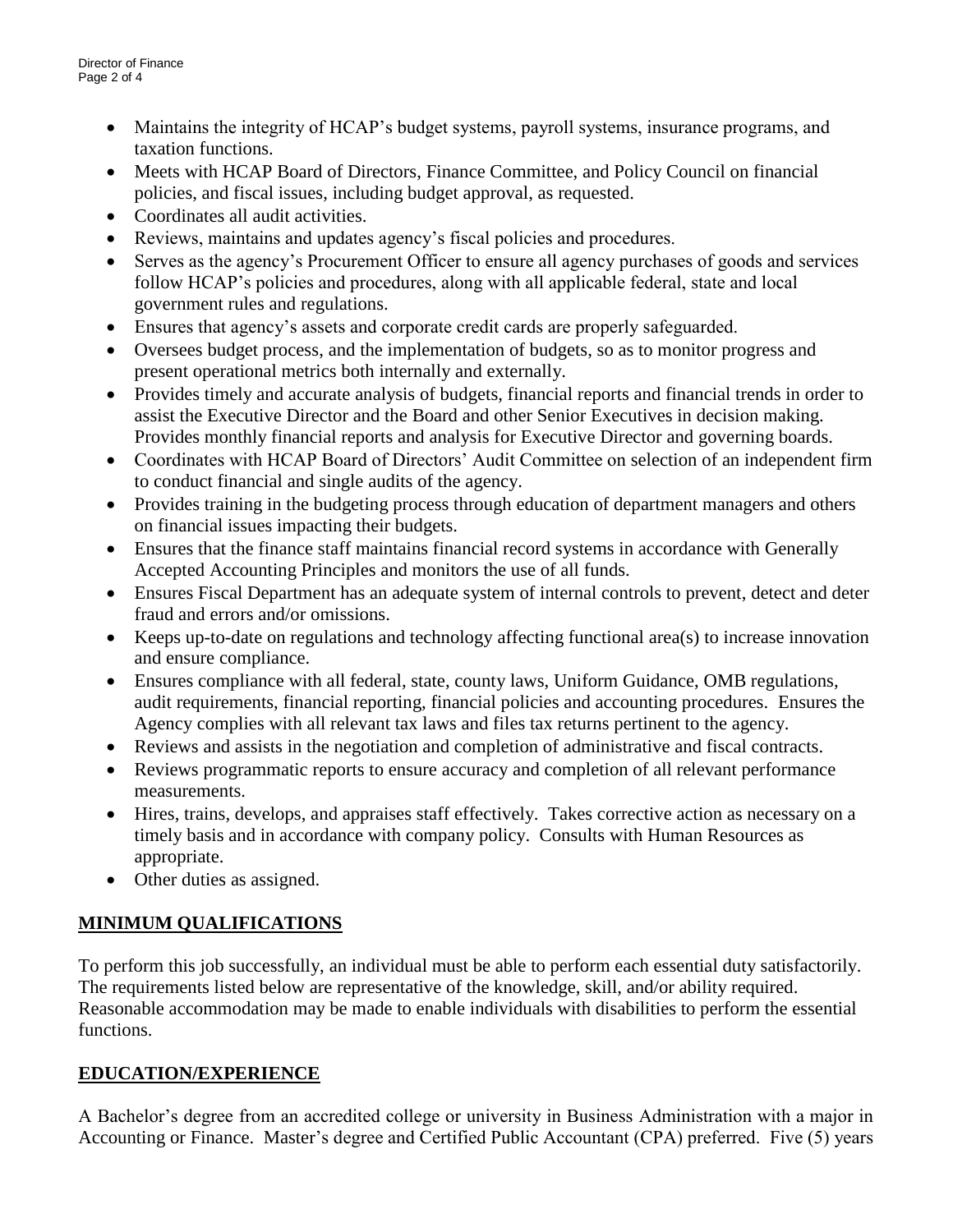of full-time experience in a fiscal management level position. Independent audit, grants management, Uniform Guidance and non-profit accounting experience preferred.

## **COMMUNICATION SKILLS**

Speaks clearly and persuasively in both positive and negative situations, demonstrates group presentation skills and conducts productive meetings. Responds to questions from governing boards, groups of managers, government agencies and auditors.

### **REASONING ABILITY**

Analytical: Synthesizes complex or diverse information. Is able to define problems, collect information, establish facts and draw conclusions.

Problem solving: Identifies and resolves problems in a timely manner and gathers and analyzes information skillfully.

# **CERTIFICATES, LICENSES, REGISTRATIONS**

Must have a valid driver's license and daily access to an automobile that is properly licensed/insured, or have access to timely transportation for work.

# **PHYSICAL DEMANDS/WORKING CONDITIONS**

|                                                                   | Never/ | At    | Often/   |
|-------------------------------------------------------------------|--------|-------|----------|
|                                                                   | Rarely | Times | Constant |
| Work Locations: in doors                                          |        |       | X        |
| <b>Work Locations: outdoors</b>                                   |        | X     |          |
| <b>Work Locations: sitting</b>                                    |        |       | X        |
| Walking/standing                                                  |        | X     |          |
| Bending/crouching/reaching, etc                                   |        | X     |          |
| Lifting/carrying - light (up to $10$ lbs.)                        |        | X     |          |
| - medium $(11 \text{ to } 20 \text{ lbs})$                        |        | X     |          |
| - heavy (over 20 lbs.)                                            |        | X     |          |
| Contact with hazardous materials                                  | X      |       |          |
| Dust, smoke, odors, noise, etc.                                   | X      |       |          |
| Travel - inter-island                                             |        | X     |          |
| Travel - long distance<br>(mainland,<br>international)            |        | X     |          |
| standard<br>office<br>Use<br>equipment<br>(including PC keyboard) |        |       | X        |